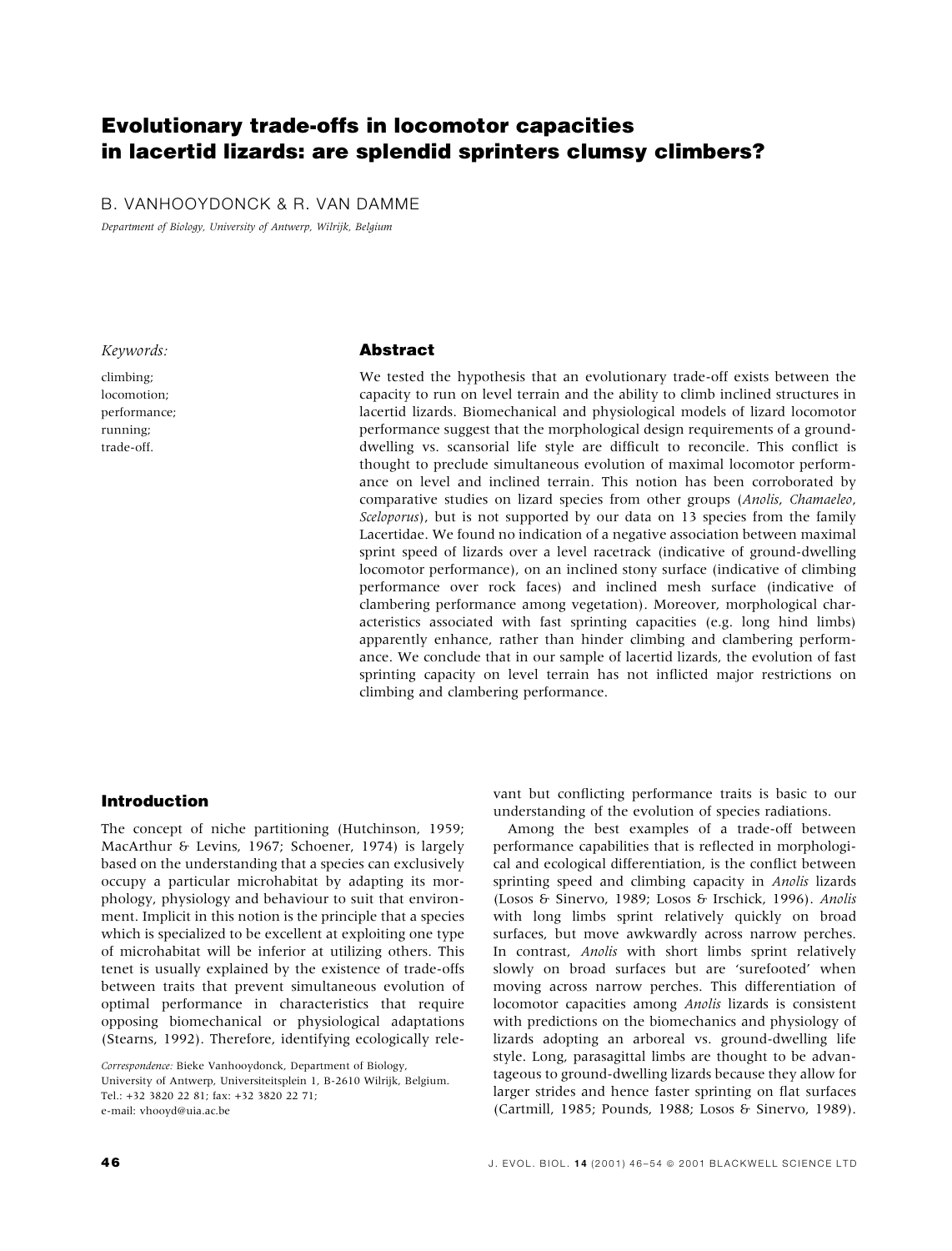In climbing lizards, however, long parasagittal limbs would hinder climbing by moving a lizard's centre of mass (and balance) away from the perch (Sinervo & Losos, 1991; Losos et al., 1994; Van Damme et al., 1997). Additionally, all else being equal, long limbs tend to result in a 'high gear' system of locomotion that is beneficial for lizards attaining high speeds on level terrain but may push lizards away from the substrate when climbing vertical perches (Arnold, 1998).

The relative lengths of limbs and their component parts and the musculature of limbs, is also predicted to vary according to the habitat specialization of lizard species. Ground-dwelling lizards are expected to have a relatively low fore limb to hind limb ratio, because (1) they are thrust forward from the hind limbs (Snyder, 1954) and (2) long fore limbs may interfere with the motion of hind limbs (Rewcastle, 1981). In contrast, climbing lizards are expected to have hind limbs and fore limbs that are of similar length because fore limbs are necessary for securely gripping perches (Cartmill, 1974, 1985; Autumn et al., 1998; Zaaf et al., 1999; Vanhooydonck et al., 2000). It may also be important for climbing lizards to stride a similar length with fore and hind limbs and fore limbs are probably consequential for vertical locomotion (Arnold, 1998). Moreover, within the hind limbs, a high tibia length to femur length ratio results in a long moment arm, thereby promoting fast running on level ground. Climbers should have a low intralimb proportion in both limbs so as to enhance their capacity to grip perches (Moermond, 1979). Furthermore, appendicular flexors that are inserted proximally allow for rapid movement of limbs, whereas those inserted distally heighten the torque of limbs (Losos et al., 1993). A relatively high proportion of tonic muscle fibres in limbs confers greater maximal force which probably is important for postural support when stationary and probably does not have a major function during rapid locomotion (Abu-Ghalyun et al., 1988; Losos et al., 1993).

These considerations suggest that an evolutionary trade-off should exist between climbing and sprinting capacity in lizards. In this paper, we test this hypothesis by comparing data on the morphology and locomotor performance of 13 species of lacertid lizards. This data set spans a range of lizard species that vary in the degree to which they climb in their natural habitat (Arnold, 1998; Vanhooydonck & Van Damme, 1999; references therein). We adopted two approaches: in one, we used traditional (i.e. nonphylogenetic) statistical analyses, in the other we accounted for phylogenetic relatedness among the species. Many species of Lacertidae climb wide rocks and walls, rather than the narrow trees or shrubs which are inhabited by climbing species used in previous comparative studies on this topic (e.g. Anolis, Sceloporus, Chamaeleo). Therefore, in addition to explicit testing for evolutionary trade-offs in locomotor performance, we compared trends among lizard groups that utilize different microhabitats. Our previous analyses

suggest that extrapolating findings across lizard groups may not be straightforward (Van Damme et al., 1997; 1Vanhooydonck & Van Damme, 1999).

## Materials and methods

#### Animals

During the summers of 1994-1999, we collected adults of nine species of lacertid lizards from various locations in western Europe and the Canary Islands. Adult individuals from four additional species (Acanthodactylus pardalis, A. scutellatus, Latastia longicaudata and Takydromus sexlineatus) were obtained from the pet trade. For each species, Table 1 lists the full scientific name, number of individuals used in the study and mean morphometric and speed measurements.

We transported all lizards to the lab at the University of Antwerp, Belgium. Animals from each species were housed together in groups of four or five individuals in glass terraria (100  $\times$  50 cm) with a sandy substrate and stones and grass vegetation shelter. A 100-W light bulb provided heat and light for 10 h a day, enabling lizards to thermoregulate. Lizards were fed daily with live crickets dusted with calcium and provided with water ad libitum.

#### Morphometric measurements

For each lizard, we measured the following characteristics using digital callipers (Mitutoyo CD-15DC, precision 0.01 mm): snout vent length (SVL) and lengths of femur, tibia, metatarsus, humerus, radius and metacarpus. All measurements were taken on live animals. Hereafter, `hind limb length' refers to the sum of femur, tibia and metatarsus lengths and 'fore limb length' refers to the sum of humerus, radius and metacarpus lengths.

We calculated the means per species of all morphological variables and logarithmically  $(log_{10})$  transformed them before statistical analyses.

#### Performance testing

We measured sprint speed on a 2 m long by 0.15 m wide electronic racetrack with a cork substrate. Eight pairs of photocells, placed at 0.25 m intervals along the runway, recorded the time taken for lizards to cross each successive infra-red beam. The time elapsed between triggering two consecutive cells was stored in a computer and recordings were expressed as  $cm s^{-1}$  for each interval. We tested each individual five times with at least 1 h rest between trials. Each run was scored as 'good' or 'bad' (cf. van Berkum & Tsuji, 1987; Tsuji et al., 1989). 'Bad' trials were eliminated before further analysis. For each lizard, we used the fastest speed over any 0.25 m interval as an estimate of maximal sprint performance.

Climbing speed was measured on a 1 m long by 0.15 m wide electronic racetrack, tilted to an angle of 70°. We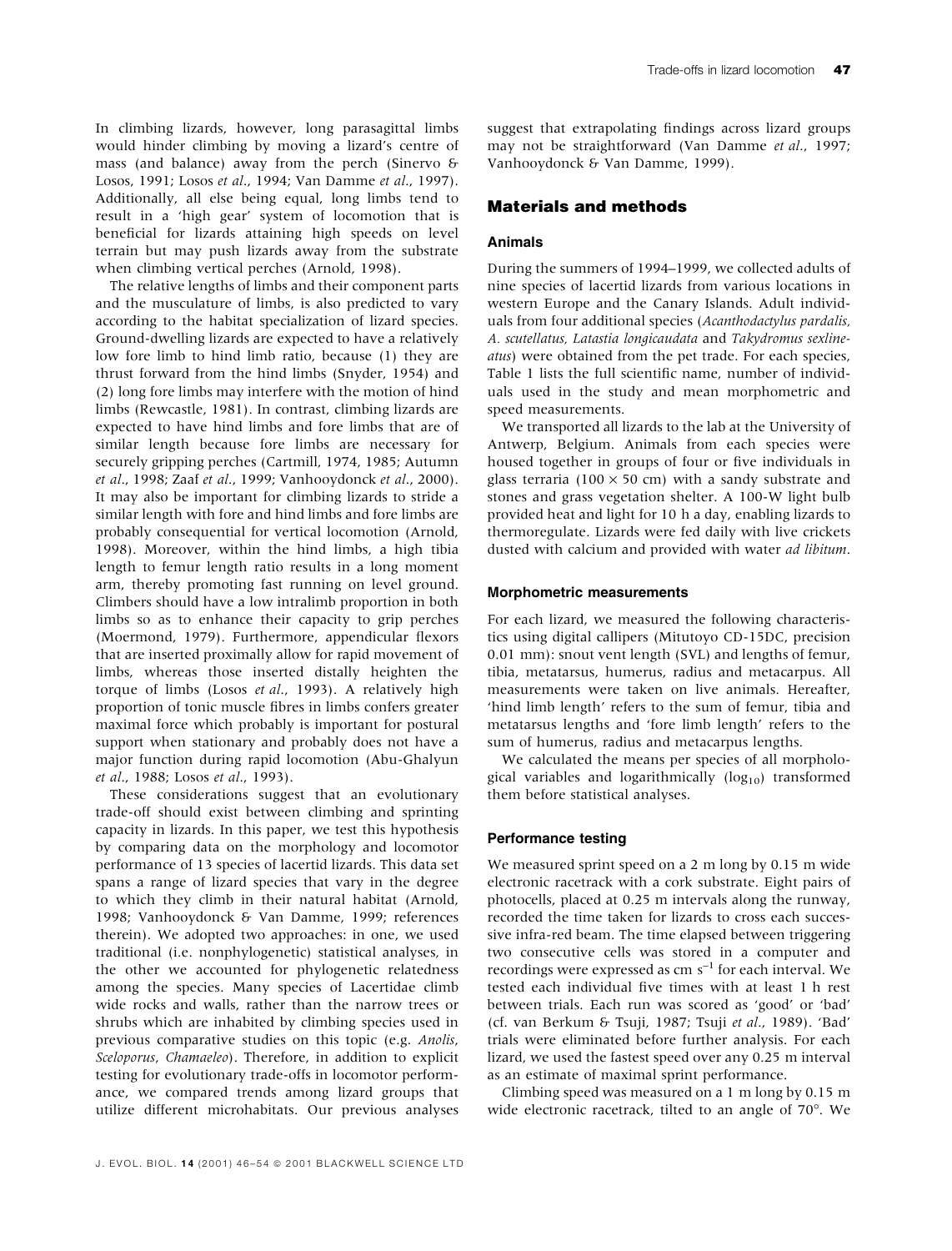| study. Values are untransformed means ± SD per species. |                   |                                |                     |                     |                  |                  |                 |                    |                     |
|---------------------------------------------------------|-------------------|--------------------------------|---------------------|---------------------|------------------|------------------|-----------------|--------------------|---------------------|
| Species (n)                                             | <b>SVL</b>        | Mass                           | Hind limb<br>length | Tore limb<br>length | Femur<br>length  | length<br>Tibia  | speed<br>Sprint | Climbing<br>peed   | Clambering<br>speed |
| Acanthodactylus pardalis (12)                           | $59.23 + 2.52$    | ± 0.84<br>6.73.                | $27.77 \pm 2.12$    | $17.29 \pm 1.01$    | $13.07 \pm 1.09$ | $0.76 \pm 0.77$  | $2.61 \pm 0.67$ | $0.32 \pm 0.28$    | $.18 \pm 0.56$      |
| A. scutellatus (4)                                      | $67.70 \pm 8.11$  | $±$ 4.02<br>8.09               | $33.96 \pm 7.27$    | $20.19 \pm 4.08$    | $16.60 + 3.97$   | $12.74 \pm 2.19$ | $2.79 \pm 0.26$ | $0.14 \pm 0.30$    | $1.30 \pm 0.18$     |
| Gallotia galloti (15)                                   | $98.53 \pm 16.24$ | ± 25.44<br>50.12               | $45.39 \pm 8.61$    | $30.90 \pm 4.85$    | $21.47 \pm 4.64$ | $17.19 \pm 2.79$ | $.93 \pm 0.52$  | $0.34 \pm 0.23$    | $-1.57 \pm 0.76$    |
| Lacerta bedriagae (15)                                  | $71.73 \pm 6.11$  | 2.60<br>$\overline{+}$<br>9.56 | $31.16 \pm 3.21$    | $21.61 \pm 2.03$    | $14.65 \pm 1.82$ | $11.83 \pm 1.10$ | $1.79 \pm 0.60$ | ± 0.31<br>0.99     | $.49 \pm 0.32$      |
| L. viridis (6)                                          | $92.69 \pm 11.16$ | $+ 6.00$<br>28.44              | $40.65 \pm 2.40$    | $26.35 \pm 0.67$    | $18.93 \pm 1.49$ | $15.38 \pm 0.70$ | $2.68 + 0.56$   | $0.28 \pm 0.13$    | $1.55 \pm 0.22$     |
| Podarcis muralis (21)                                   | $52.08 + 5.24$    | ± 1.70<br>3.17                 | $19.92 \pm 3.15$    | $13.39 \pm 2.15$    | $9.47 \pm 1.62$  | $7.55 \pm 1.10$  | $2.14 \pm 0.97$ | $0.29 \pm 0.15$    | $0.91 \pm 0.33$     |
| P. sicula (15)                                          | $68.23 \pm 2.29$  | ± 1.10<br>7.02                 | $30.89 \pm 2.66$    | $19.23 \pm 1.37$    | $14.40 \pm 1.53$ | $11.81 \pm 0.96$ | $1.67 \pm 0.37$ | $0.47 \pm 0.17$    | $1.19 \pm 0.21$     |
| P. tiliguerta (14)                                      | $56.78 \pm 2.55$  | ± 0.61<br>4.77                 | $26.41 \pm 1.64$    | $16.89 \pm 1.21$    | $12.63 \pm 0.86$ | $9.87 \pm 0.61$  | $.55 \pm 0.47$  | $0.45 \pm 0.24$    | $1.25 \pm 0.33$     |
| Takydromus sexlineatus (9)                              | $51.79 \pm 2.61$  | ± 0.48<br>2.79                 | $17.94 \pm 1.05$    | $14.45 \pm 1.16$    | $8.11 \pm 0.69$  | $7.37 \pm 0.36$  | $1.33 \pm 0.39$ | $0.25 \pm 0.11$    | $0.57 \pm 0.16$     |
| L. oxycephala (16)                                      | $56.77 \pm 2.80$  | $\pm 0.74$<br>4.78             | $24.72 \pm 1.89$    | $17.22 \pm 1.66$    | $12.11 \pm 1.24$ | $8.83 \pm 0.76$  | $2.02 \pm 0.34$ | $1.25 \pm 0.30$    | $1.62 \pm 0.22$     |
| Latastia longicaudata (9)                               | $73.83 \pm 5.77$  | 2.43<br>$+1$<br>8.61           | $34.55 \pm 2.56$    | $20.54 \pm 1.73$    | $15.30 \pm 1.32$ | $13.12 \pm 1.17$ | $3.34 \pm 0.52$ | $1.05 \pm 0.57$    | $2.09 \pm 0.31$     |
| P. hispanica (14)                                       | $47.58 \pm 4.34$  | ± 0.77<br>2.65                 | $17.79 \pm 1.79$    | $11.88 \pm 1.02$    | $7.27 \pm 0.96$  | $7.71 \pm 0.91$  | $2.03 \pm 0.40$ | ± 0.23<br>0.62     | $1.27 \pm 0.27$     |
| P. atrata (15)                                          | $56.89 \pm 6.93$  | ± 1.98<br>4.52                 | $19.48 \pm 3.61$    | $13.36 \pm 1.80$    | $7.83 \pm 1.45$  | $8.63 \pm 1.57$  | $1.09 \pm 0.42$ | $\pm 0.86$<br>0.19 | $0.86 \pm 0.37$     |

**Table 1** Full scientific name ( $n =$  number of individuals), morphological (all in mm, except for mass in g) and performance measures (in m  $s^{-1}$ ) for each of the 13 lizard species used in this

Full scientific name (n = number of individuals), morphological (all in mm, except for mass in g) and performance measures (in m s<sup>-1</sup>) for each of the 13 lizard species used in this

tested lizards on two types of substrate: wire screen (mesh width 2 mm) and smooth slate. The former substrate mimicked climbing conditions in a vegetation matrix whereas the latter measured a lizard's capacity to climb rocks. Hereafter, we refer to these types of nearvertical locomotion as 'clambering' and 'climbing', respectively. Eight pairs of photocells positioned at 0.15 m intervals along the runway, recorded the time taken for lizards to cross each successive infra-red beam. Each animal was tested three times on each substrate with at least 1 h rest between trials. Each run was scored as `good' or `bad' (cf. van Berkum & Tsuji, 1987; Tsuji et al., 1989). `Bad' trials were eliminated before further analysis. For each lizard, we used the fastest speed over any 0.15 m interval as an estimate of maximal clambering and climbing capacity.

Prior to and in between all performance trials, lizards were placed for at least 1 h in an incubator at 38  $^{\circ}$ C (A. pardalis, A. scutellatus and L. longicaudata) or  $35^{\circ}$ C (all other tested species). These temperatures approximate those preferentially selected by the animals and we therefore assume that lizards at these temperatures perform at near-maximal levels (see Castilla et al., 1999). The three performance capacities (sprint speed, climbing speed, clambering speed) were measured on different days and the order in which animals were subjected to the three tests was randomized. All animals were tested within weeks after being captured.

We calculated the means per species of the three performance measures and logarithmically  $(log_{10})$  transformed them before statistical analyses.

#### Nonphylogenetic analyses

The logtransformed means per species of hind limb length, fore limb length, sprint speed, climbing speed and clambering speed were regressed against the logtransformed means per species of SVL, and residuals were calculated. Hereafter, we will refer to these variables as residual hind limb length, residual fore limb length, residual sprint speed, residual climbing speed and residual clambering speed, respectively.

We estimated two additional morphological characteristics for each species. The 'interlimb ratio' was calculated as the residuals from the regression of the logtransformed means per species of hind limb length against the logtransformed means per species of fore limb length. Species with long hind limbs relative to their fore limbs, have large values for this trait. The 'intralimb ratio' was calculated as the residual from the regression of the logtransformed means per species of tibia length against the logtransformed means per species of femur length. Species with a large intralimb ratio have long tibiae relative to femurs.

To test for correlations between the different performance traits, we performed Pearson correlations on residual sprint speed, residual climbing speed and residual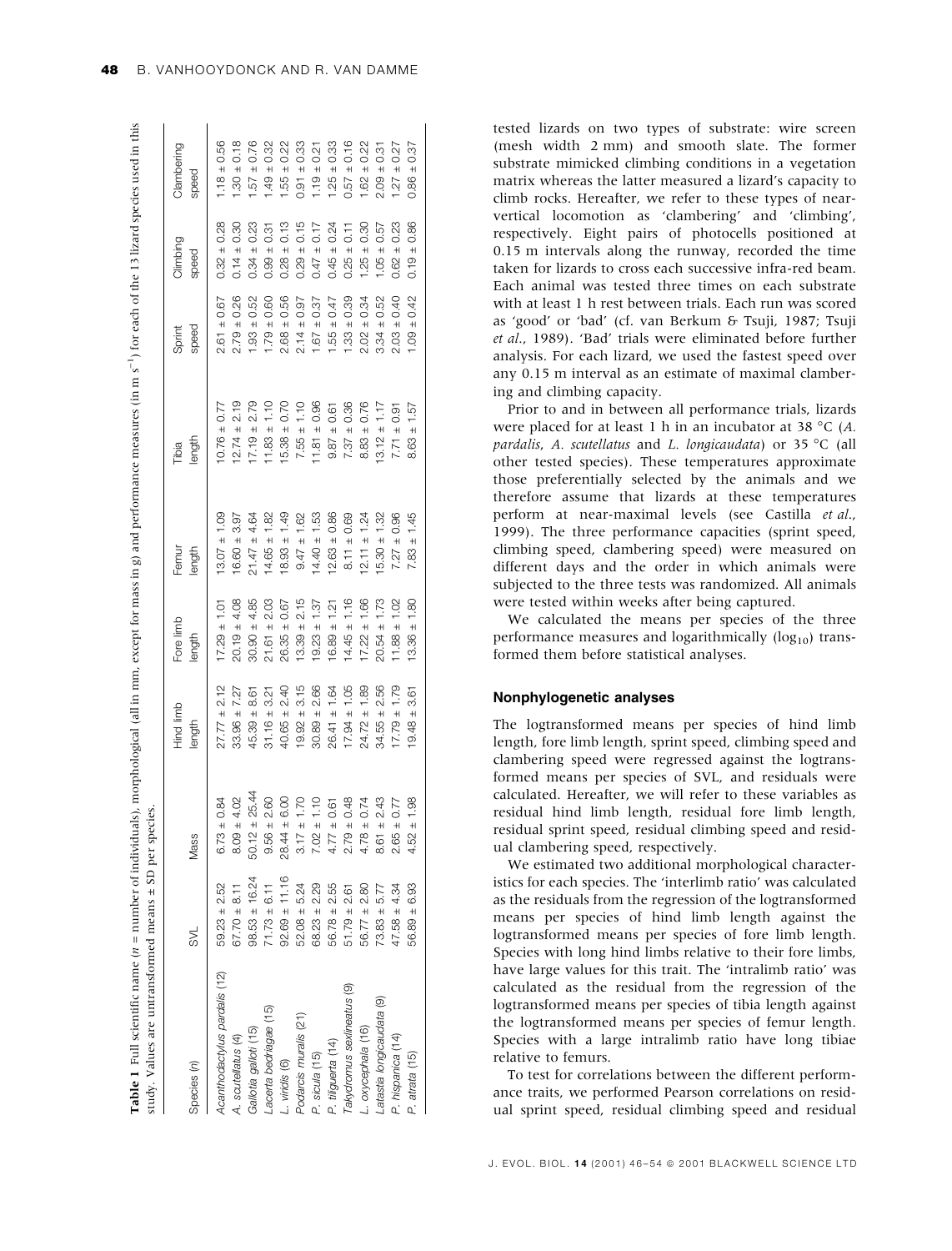clambering speed. A negative relationship between residuals for different performance measures would indicate a trade-off between the two types of locomotion in question.

We performed a backward stepwise multiple regression with one of the performance measures (i.e. residual sprint speed, residual climbing speed, residual clambering speed) as dependent variable and three morphological variables (residual hind limb length, residual fore limb length and intralimb ratio) as independent variables to investigate associations between morphology and locomotor performance. Because interlimb ratio is calculated from two of the independent variables included in our multiple regression analysis, we did not incorporate it into the model. However, we tested whether this morphological variable was correlated with locomotor performance using Pearson correlation analyses (all with  $n = 13$ ).

#### Phylogenetic analyses

Because closely related species have a common evolutionary history, they cannot be considered as independent data points in statistical analyses (Felsenstein, 1985, 1988; Harvey & Pagel, 1991; Garland et al., 1993). However a basic assumption of traditional statistical methods is that data points are independent from each other. In recent years various computer programs have been developed that account for phylogenetic relationships in statistical analyses involving comparisons among closely related species (see Harvey & Pagel, 1991; Garland et al., 1993; Losos & Miles, 1994). We used Felsenstein's (1985) approach of phylogenetically independent contrasts.

We calculated the independent contrasts of the logarithmically transformed means per species of SVL, hind limb length, fore limb length, femur length, tibia length, sprint speed, climbing speed and clambering speed using the PDTREE program (Garland et al., 1999). Subsequently, we regressed the contrasts (of the logtransformed means per species) of hind limb length, fore limb length, sprint speed, climbing speed and clambering speed against the contrasts (of the logtransformed means per species) of SVL and calculated residuals. Hereafter, we will refer to these variables as residual contrast of hind limb length, residual contrast of fore limb length, residual contrast of sprint speed, residual contrast of climbing speed and residual contrast of clambering speed, respectively.

Also, we regressed the contrasts (of the logtransformed means per species) of hind limb length against the contrasts (of the logtransformed means per species) of fore limb length and calculated the residuals. Hereafter, we will refer to this variable as contrast of interlimb ratio. Lastly, we regressed the contrasts (of the logarithmically transformed means per species) of tibia length against the contrasts (of the logarithmically transformed means per species) of femur length and calculated residuals. Hereafter, we will refer to this variable as contrast of intralimb ratio. The regressions on which the calculation of the residuals were based, were forced through the origin (see Garland et al., 1992).

We used (multiple) regression techniques to examine associations among the residual contrasts of the performance measures and between the residual contrasts of the performance measures and the morphological traits. We forced the regression line through the origin, as is required when regressing contrasts (see Garland et al., 1992).

The independent contrast method requires information on the topology and branch lengths of the phylogenetic tree. The tree we used is depicted in Fig. 1 and is currently the 'best estimate' of phylogenetic relationships among the lacertid lizards used in our study. It is based on a combination of data from mitochondrial DNA (Harris et al., 1998; Harris & Arnold, 1999) and morphological studies (Arnold, 1983, 1989, 1998). Some unresolved polytomies remain. However, all attempts of phylogeny reconstruction in lacertids, even the most recent ones using molecular techniques, have been unable to resolve these relationships and the polytomies might in fact represent explosive speciation events



Fig. 1 Putative relationships among the 13 lacertid lizard species, used as input for the phylogenetic analyses. The tree is a 'currently best' working hypothesis, based on morphological characters and on mitochondrial DNA sequences (see text for references). The symbols indicate the habitat preference of the species  $(\bullet:$  rock-dwelling;  $\blacksquare$ : ground-dwelling, open terrain;  $\blacklozenge$ : ground-dwelling in densely vegetated areas or climbing in shrubs).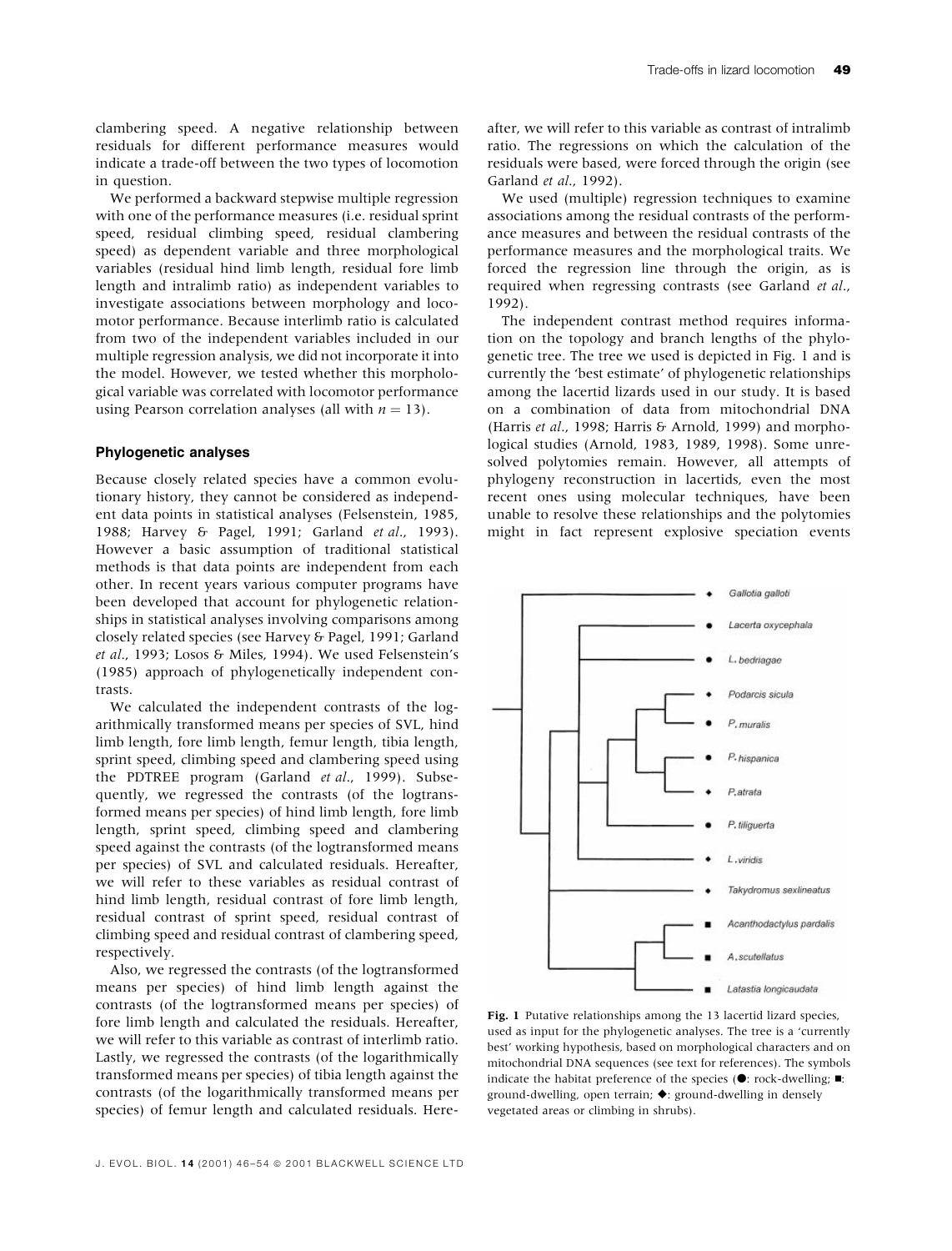(Fu, 2000). Therefore, we considered the unresolved nodes as 'hard' polytomies (Purvis & Garland, 1993; Garland, 1994a; Garland & Díaz-Uriarte, 1999). As few data are available on divergence times between species within the Lacertidae, we set all branch lengths to unity. Previous studies suggest that the actual length of branches usually does not affect the main outcomes of phylogenetic analyses (Martins & Garland, 1991; Walton, 1993; Irschick et al., 1996; Díaz-Uriarte & Garland, 1998). We inspected diagnostic graphs and statistics in the program PDTREE (Garland et al., 1999) to verify that the branch lengths were adequate for all traits.



Fig. 2 Relationships among the three performance variables (sprinting, clambering and climbing speed). On the left: residuals of logarithmically transformed means per species. The point labels refer to the species (first letter of genus and species name). On the right: residuals of the phylogenetically independent contrasts.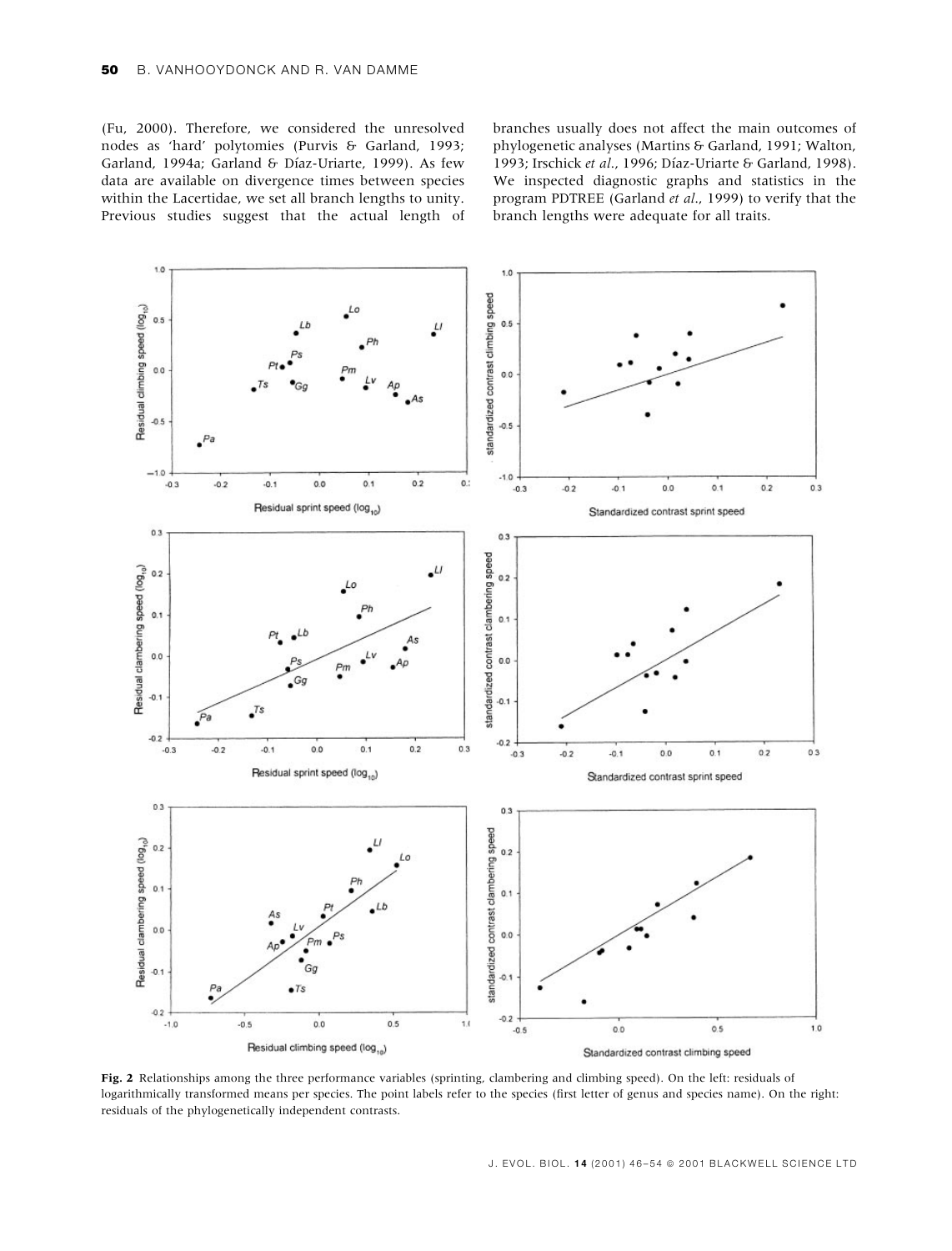## Results

#### Nonphylogenetic analyses

Traditional correlation analyses revealed significant positive associations between residual sprint speed and residual clambering speed (Fig. 2,  $r = 0.60$ ,  $P = 0.03$ ), and between residual clambering speed and residual climbing speed (Fig. 2,  $r = 0.72$ ,  $P = 0.005$ ). The correlation between residual sprint and climbing speed was also positive but not statistically significant (Fig. 2,  $r = 0.20$ ,  $P = 0.50$ ).

Values for correlations between residual morphological and performance measures are given in Table 2. A stepwise multiple regression model with residual sprint speed as the dependent variable and residual hind limb length, residual fore limb length and intralimb ratio as independent variables revealed a marginally significant effect of morphology, in which hind limb length was the only significant contributor ( $r = 0.59$ ,  $P = 0.04$ ). Hind limb length was also the only independent variable retained in the model using clambering speed as the dependent variable ( $r = 0.59$ ,  $P = 0.04$ ). None of the morphological variables significantly contributed to variation in climbing speed.

## Phylogenetic analyses

Correlation analyses based on the residual contrasts of the performance traits, revealed significant positive associations between the residual contrasts of sprint speed and clambering speed (Fig. 2,  $r = 0.66$ ,  $P = 0.01$ ) and between the residual contrasts of climbing speed and clambering speed (Fig. 2,  $r = 0.72$ ,  $P = 0.006$ ). The correlation between the residual contrasts of sprint speed and climbing speed was also positive but not significant (Fig. 2,  $r = 0.37$ ,  $P = 0.21$ ).

Values for correlations among the residual contrasts of the morphological variables and performance measures are listed in Table 2. Multiple regression analysis (forced through the origin) shows that only variation in residual contrasts for hind limb length contributes to the variation in residual contrasts of clambering speed  $(r = 0.69, P = 0.008)$ . None of the contrasts of the morphological variables significantly contributed to variation in residual contrasts of sprint speed and climbing speed.

### **Discussion**

Our results do not support the notion of an evolutionary trade-off between sprinting and climbing or clambering ability in lacertid lizards. Of those performance measures that were significantly correlated, the relationship between variables was always positive. Moreover, the morphological traits that were measured in our study apparently did not affect the three types of locomotor performance in opposing ways. Biomechanical and physiological considerations predict that optimal designs for horizontal and near-vertical locomotion are incompatible (see Introduction). Our results suggest that these models are inappropriate or of minor importance for the evolution of locomotor performance in lacertid lizards. One exception may be that faster species have longer hind limbs and high interlimb ratios (i.e. long hind limbs relative to fore limbs) than do slower species. However, statistical support for this trend was only weak and it is not possible to assess the individual contributions of these two morphological attributes because of our relatively small sample of species and the high level of intercorrelation among variables. Certainly, the prediction that lizards with high intralimb ratios (i.e. long tibiae and short femurs) are good runners on level ground does not hold.

Table 2 Values for correlations among the measured performance and morphological variables. Pearson correlation coefficients are shown for the residuals against SVL for each species ( $n = 13$ , above) and the correlation coefficients for the phylogenetically independent contrasts  $(n = 12, \text{ in bold type}).$ 

|                  | Climbing speed | Clambering speed | Hind limb length | Fore limb length | Interlimb ratio | Intralimb ratio |
|------------------|----------------|------------------|------------------|------------------|-----------------|-----------------|
| Sprint speed     | 0.20           | $0.60*$          | $0.59*$          | 0.18             | $0.60*$         | $-0.24$         |
|                  | 0.37           | $0.66*$          | 0.41             | 0.002            | $0.59*$         | $-0.25$         |
| Climbing speed   |                | $0.72***$        | 0.22             | 0.30             | $-0.007$        | $-0.20$         |
|                  |                | $0.72***$        | 0.36             | 0.33             | 0.16            | $-0.08$         |
| Clambering speed |                |                  | $0.59*$          | 0.21             | $0.57*$         | $-0.13$         |
|                  |                |                  | $0.69*$          | 0.34             | $0.64*$         | $-0.28$         |
| Hind limb length |                |                  |                  | $0.66*$          | $0.66*$         | $-0.48$         |
|                  |                |                  |                  | $0.73***$        | $0.66*$         | $-0.55*$        |
| Fore limb length |                |                  |                  |                  | $-0.12$         | $-0.71*$        |
|                  |                |                  |                  |                  | 0.04            | $-0.66*$        |
| Interlimb ratio  |                |                  |                  |                  |                 | 0.08            |
|                  |                |                  |                  |                  |                 | $-0.07$         |

 $*0.05 > P > 0.01$ ; \*\* 0.01 > P > 0.001. After Bonferroni correction for multiple testing, none of these bivariate correlations is significant.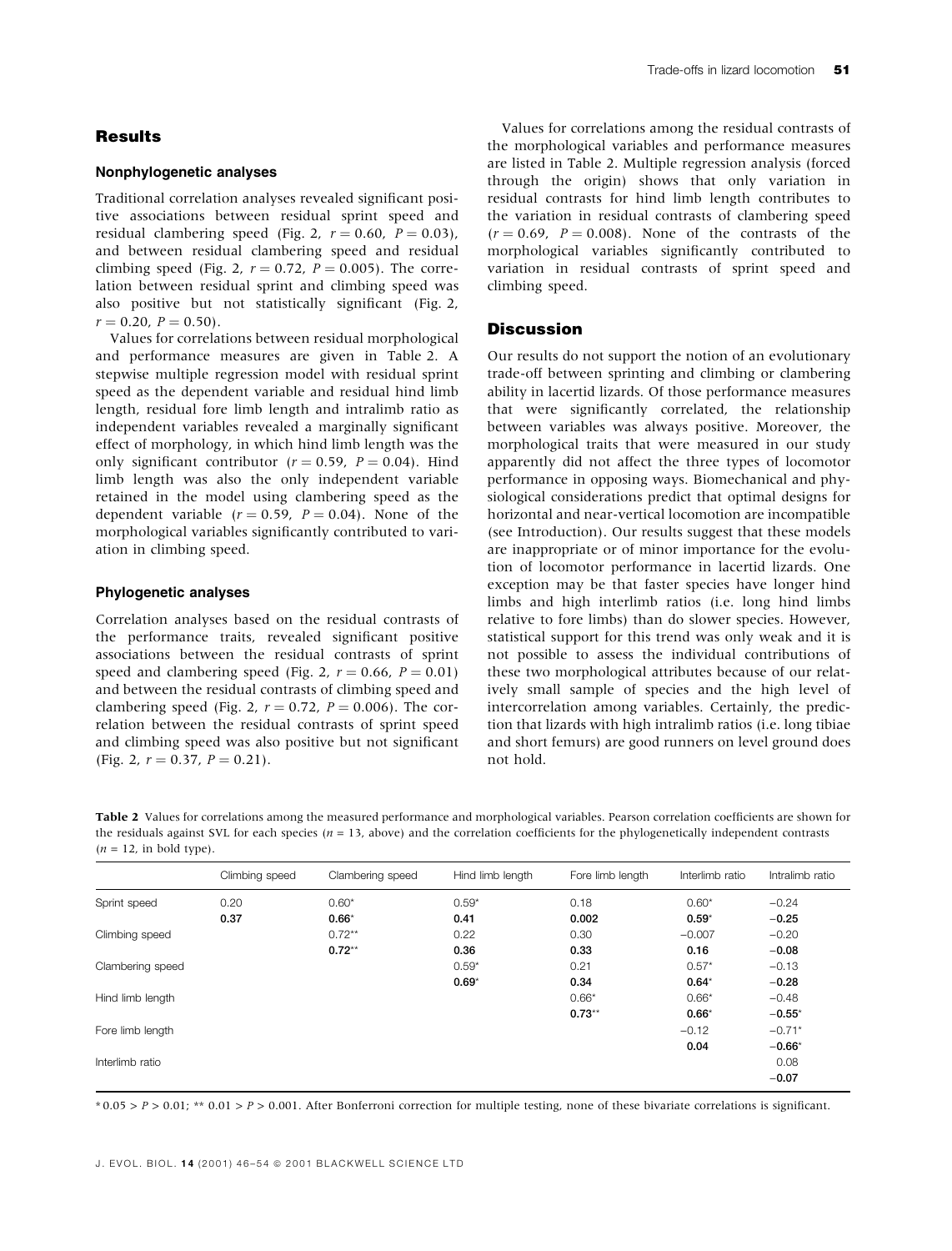In sharp contrast with biomechanical predictions and findings in Anolis, Sceloporus and Chamaeleo (Losos & Sinervo, 1989; Sinervo & Losos, 1991; Losos et al., 1993; Losos & Irschick, 1996), lacertid species with longer limbs were able to mount inclined surfaces better (especially those mimicking clambering through vegetation). Long hind limbs are thought to be maladaptive in arboreal species of lizards because they prevent climbers from maintaining their centre of mass (and balance) close to an inclined substrate. This may be especially the case for species that use perches which are narrow, relative to the animal's body size. For such lizards, sure-footedness is likely to be inversely related to limb length, because even a small lateral force exerted on the animal's body will result in a large momentum. However, for species that climb broad steep surfaces, long hind limbs may be extended laterally to maintain centre of mass (and balance) close to the substrate. Indeed, long limbs may actually be advantageous in such circumstances by providing opportunities to grasp available points of support (Kramer, 1951) or jump from one location to another (Losos et al., 1989; Losos, 1990). It thus seems probable that the optimal design for nonhorizontal locomotion may strongly depend on the width of the structures being climbed. Optimal locomotion on narrow supports such as twigs, branches or stems (as performed by some Anolis, Sceloporus and Chamaeleo species) places different stresses on the appendicular skeleton than does optimal locomotion on wider rocks or tree trunks (as performed by some lacertid species). Also, 'clambering' through vegetation, as exhibited by many lacertid lizards probably is not comparable with the typical locomotion of twig Anolis or that of arboreal Sceloporus occidentalis and Chamaeleo populations. We are not aware of studies that examined movement of lacertids through vegetation, but our anecdotal observations in the field indicate that these lizards frequently shift from one perch to another rather than remaining sedentary for long periods on the same perch. In structurally complex environments, the ability to bridge gaps between successive supports (which can be satisfied by long limbs) may be more important than the skill of maintaining centre of mass close to the perch substrate.

It has been argued that trade-offs between performance measures are more likely to be revealed when only extreme habitat specialists are incorporated into analyses. For instance, Garland (1994b) suggested that a trade-off between endurance and speed capacity in humans, although obvious when comparing world class sprinters and marathon runners, would not show up when comparing individuals were not specialized in these fields of athletics. Our failure to detect a trade-off between performance measures in lacertid lizards could reflect the inclusion of habitat generalist species in our comparative analysis. Some of the species that we categorize as being 'ground-dwelling' undoubtedly climb in vegetation or among stones to some extent. Lacertid

lizards are not large animals and small size itself demands a certain degree of scansorial ability because to a small animal, the world is full of obstacles (Robinson, 1975). Likewise, individuals of the species described as 'vegetation climbers' or 'rock-dwellers' are likely to journey to the ground to forage, find partners and disperse. Therefore, it seems plausible that in most lacertid lizards, natural selection would favour a phenotype that is generalized to enable locomotion on a variety of substrates and inclines. However, this does not seem to be the case for the more habitat specialist species included in our study. The two species of Acanthodactylus and L. longicaudata are clearly specialist ground-dwellers living in open, flat areas with few vertical structures. As predicted by the habitat matrix model (Moermond, 1979; Pounds, 1988), these species excel in sprinting on level surfaces when compared with the other lacertids. However, this ability apparently does not counteract a lizard's capacity to climb or clamber. Similarly, Lacerta oxycephala occurs almost exclusively on stony vertical structures and is specialized at this rock-dwelling style of life. Yet, in addition to a good ability to climb inclined surfaces, this species sprints well on level surfaces.

A complementary explanation for our main result is that a lizard's sprinting, climbing and clambering performances are genetically correlated in a positive way. Studies on locomotor performance in garter snakes demonstrated a positive genetic correlation between sprint speed and endurance capacity (Garland, 1988; Brodie, 1989, 1993; Jayne & Bennett, 1990; Brodie & Garland, 1993; Garland, 1994b; but see Tsuji et al., 1989; Sorci et al., 1995 on lizards). Obviously, quantitative genetic studies can only be conducted at an intraspecific rather than interspecific scale. Our work in progress on one of the species tested this study (Gallotia galloti) suggests that a positive genetic correlation may exist between sprinting, climbing and clambering performance (unpublished data).

We conclude that in our sample of lacertid lizards, the evolution of sprinting capacity on level substrates has not hindered the ability to climb in shrubs or mount steep rock faces. This finding contrasts those found for other groups of lizards and thereby warns against premature extrapolation of ecomorphological inferences from one group of animals to another (see also Irschick et al., 1997). Most people categorize animals as being arboreal, ground-dwelling, etc. and extrapolate this between groups of animals when in fact `arboreal' in one group may imply something very different from 'arboreal' in another group. Detailed analyses of performance capacities and behaviours of animals are required to fully understand how evolution may shape their locomotor systems.

# Acknowledgements

We would like to thank Jan Scholliers for taking care of the animals. Sharon Downes, Peter Aerts and two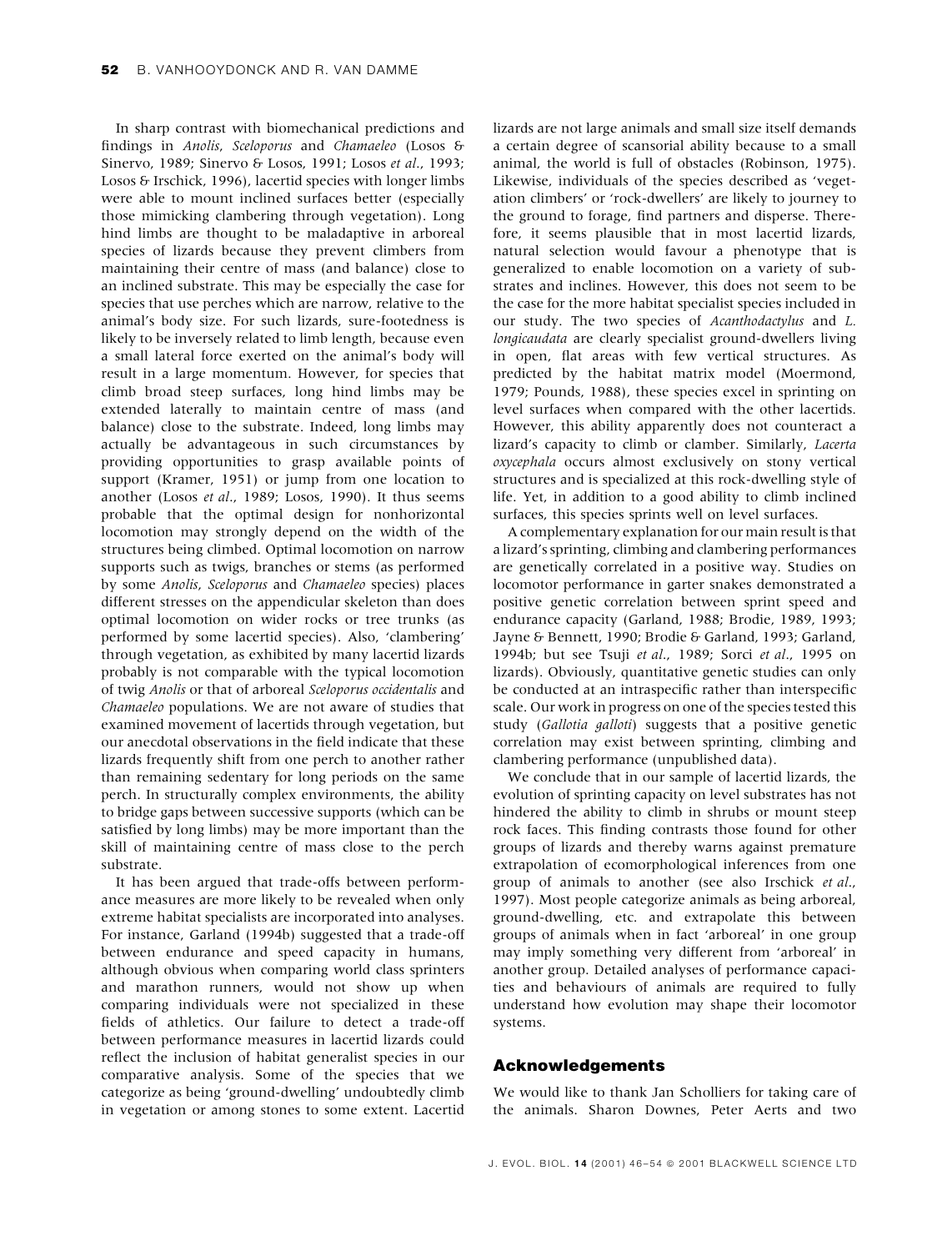anonymous reviewers provided valuable comments on an earlier draft of the manuscript. B.V. is a scholarship student at the I.W.T. (grant no. 951359) and R.V.D. a senior research assistant of the Science Fund - Flanders (FWO-VI). This research was supported financially by a GOA-BOF project (University of Antwerp 1999-2002).

## References

- Abu-Ghalyun, Y., Greenwald, L., Hetherington, T.E. & Gaunt, A.S. 1988. The physiological basis of slow locomotion in Chamaeleons. J. Exp. Zool. 245: 225-231.
- Arnold, E.N. 1983. Osteology, genitalia and the relationships of Acanthodactylus (Reptilia: Lacertidae). Bull. Brit. Mus. (Nat. Hist.) Zool. 44: 291-339.
- Arnold, E.N. 1989. Towards a phylogeny and biogeography of the Lacertidae: relationships within an old-world family of lizards derived from morphology. Bull. Brit. Mus. Nat. Hist.  $(Zool.)$  55: 209-257.
- Arnold, E.N. 1998. Structural niche, limb morphology and locomotion in lacertid lizards (Squamata, Lacertidae); a preliminary survey. Bull. Brit. Mus. (Nat. Hist.) Zool. 64: 63-89.
- Autumn, K., Hsieh, S.T., Dudek, D.M., Chen, J., Chitaphan, C. & Full, R.J. 1998. Function of feet in ascending and descending geckos. Am. Zool. 38: 84A.
- Brodie, E.D. III. 1989. Genetic correlations between morphology and antipredator behaviour in natural populations of the garter snake Thamnophis ordinoides. Nature 342: 542-543.
- Brodie, E.D. III. 1993. Homogeneity of the genetic variancecovariance matrix for antipredator traits in two natural populations of the garter snake Thamnophis ordinoides. Evolution 44: 844-854.
- Brodie, E.D. III & Garland, T. Jr. 1993. Quantitative genetics of snake populations. In: Snakes, Ecology and Behavior (R.A. Seigel & J.T. Collins, eds), pp. 315±362. McGraw-Hill Inc, New York.
- Cartmill, M. 1974. Pads and claws in arboreal locomotion. In: Primate Locomotion (F.A. Jenkins, ed.), pp. 45-83. Academic Press, New York.
- Cartmill, M. 1985. Climbing. In: Functional Vertebrate Morphology (M. Hildebrand, D.M. Bramble, K.F. Liem & D.B. Wake, eds), pp. 73-88. The Belknap Press, Cambridge.
- Castilla, A.M., Van Damme, R. & Bauwens, D. 1999. Field body temperatures, mechanisms of thermoregulation and evolution of thermal characteristics in lacertid lizards. Natura Croatica  $8: 253-274$ .
- Díaz-Uriarte, R. & Garland, T. Jr. 1998. Effects of branch lengths errors on the performance of phylogenetically independent contrasts. Syst. Biol. 47: 654-672.
- Felsenstein, J. 1985. Phylogenies and the comparative method. Am. Nat. 125: 1-15.
- Felsenstein, J. 1988. Phylogenies and quantitative characters. Ann. Rev. Ecol. Syst. 19: 445-471.
- Fu, J. 2000. Toward the phylogeny of the family Lacertidae -Why 4708 base pairs of mtDNA sequences cannot draw the picture. Biol. J. Linn. Soc. 71: 203-217.
- Garland, T. Jr. 1988. Genetic basis of activity metabolism. I. Inheritance of speed, stamina, and antipredator displays in the garter snake Thamnophis sirtalis. Evolution 42: 335-350.
- Garland, T. Jr. 1994a. Phylogenetic analyses of lizard endurance capacity in relation to body size and body temperature. In: Lizard Ecology: Historical and Experimental Perspectives

(L.J. Vitt,  $\&$  E. R. Pianka, eds), pp. 237-259. Princeton University Press, Princeton.

- Garland, T. Jr. 1994b. Quantitative genetics of locomotor behavior and physiology in a garter snake. In: Quantitative Genetic Studies of Behavioral Evolution (C.R. Boake, ed.), pp. 251-276. The University of Chicago Press, Chicago.
- Garland, T. Jr & Díaz-Uriarte, R. 1999. Polytomies and phylogenetically independent contrasts: examination of the bounded degrees of freedom approach. Syst. Biol. 48: 547-558.
- Garland, T. Jr, Dickerman, A.W., Janis, C.M. & Jones, J.A. 1993. Phylogenetic analysis of covariance by computer simulation. Syst. Biol. 42: 265-292.
- Garland, T. Jr, Harvey, P.H. & Ives, A.R. 1992. Procedures for the analysis of comparative data using phylogenetically independent contrasts. Syst. Biol. 41: 18-32.
- Garland, T. Jr, Midford, P.E. & Ives, A.R. 1999. An introduction to phylogenetically based statistical methods, with a new method for confidence intervals on ancestral states. Am. Zool.  $39.374 - 388$
- Harris, D.J. & Arnold, E.N. 1999. Relationships of wall lizards, Podarcis (Reptilia: Lacertidae) based on mitochondrial DNA sequences. Copeia 1999: 749-754.
- Harris, D.J., Arnold, E.N. & Thomas, R.H. 1998. Rapid speciation, morphological evolution, and adaptation to extreme environments in South African sand lizards (Meroles) as revealed by mitochondrial gene sequences. Molec. Phylogen. Evol. 10: 37±48.
- Harvey, P.H. & Pagel, M.D. 1991. The Comparative Method in Evolutionary Biology. Oxford University Press, New York.
- Hutchinson, G.E. 1959. Homage to Santa Rosalia, or why are there so many kinds of animals? Am. Nat. 93: 145-159.
- Irschick, D.J., Austin, C.C., Petren, K., Fisher, R.N., Losos, J.B. & Ellers, O. 1996. A comparative analysis of clinging ability among pad-bearing lizards. Biol. J. Linn. Soc. 59: 21-35.
- Irschick, D.J., Vitt, L.J., Zani, P. & Losos, J.B. 1997. A comparison of evolutionary radiations in mainland and Caribbean Anolis lizards. Ecology 78: 2191-2203.
- Jayne, B.C. & Bennett, A.F. 1990. Scaling of speed and endurance in garter snakes: a comparison of cross-sectional and longitudinal allometries. J. Zool. (Lond.) 220: 257-277.
- Kramer, G. 1951. Body proportions of mainland and island lizards. Evolution 5: 193-206.
- Losos, J.B. 1990. The evolution of form and function: morphology and locomotor performance in West Indian Anolis lizards. Evolution 44: 1189-1203.
- Losos, J.B. & Irschick, D.J. 1996. The effects of perch diameter on the escape behavior of Anolis lizards: laboratory based predictions and field tests. Anim. Behav. 51: 593-560.
- Losos, J.B., Irschick, D.J. & Schoener, T. 1994. Adaptation and constraint in the evolution of specialization of Bahamian Anolis lizards. Evolution 48: 1786-1798.
- Losos, J.B. & Miles, D.B. 1994. Adaptation, constraint, and the comparative method: phylogenetic issues and methods. In: Ecological Morphology. Integrative Organismal Biology (P.C. Wainwright & S.M. Reilly, eds), pp. 60-98. The University of Chicago Press, Chicago.
- Losos, J.B., Papenfuss, T.J. & Macey, J.R. 1989. Correlates of sprinting, jumping and parachuting performance in the butterfly lizard, Leiolepis belliani. J. Zool. (Lond.) 217: 559-568.
- Losos, J.B. & Sinervo, B. 1989. The effects of morphology and perch diameter on sprint performance of Anolis lizards. J. Exp. Biol. 245: 23-30.